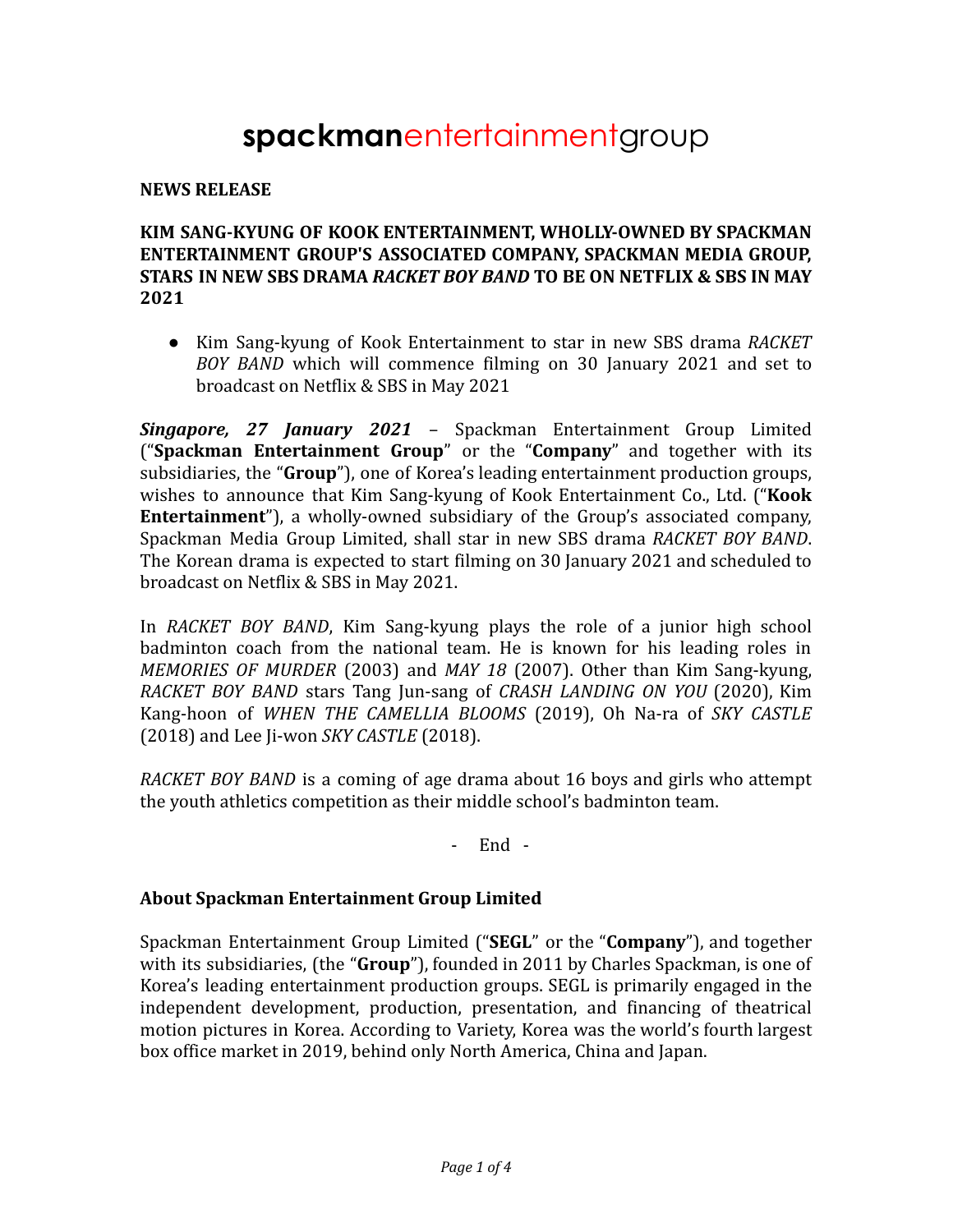The Group also invests into and produces Korean television dramas. In addition to our content business, we also own equity stakes in entertainment-related companies

and film funds that can financially and strategically complement our existing core operations. SEGL is listed on the Catalist of the Singapore Exchange Securities Trading Limited under the ticker 40E.

### *Production Labels*

SEGL's wholly-owned Zip Cinema Co., Ltd. ("**Zip Cinema**") is one of the most recognised film production labels in Korea and has originated and produced some of Korea's most commercially successful theatrical films, consecutively producing 10 profitable movies since 2009 representing an industry leading track record. Recent theatrical releases of Zip Cinema's motion pictures include some of Korea's highest grossing and award-winning films such as *CRAZY ROMANCE* (2019), *DEFAULT* (2018), *MASTER* (2016), *THE PRIESTS* (2015), *COLD EYES* (2013), and *ALL ABOUT MY WIFE* (2012). For more information on Zip Cinema, do visit <http://zipcine.com>

SEGL also owns Novus Mediacorp Co., Ltd. ("**Novus Mediacorp**"), an investor, presenter, and/or post-theatrical distributor for a total of 79 films (58 Korean and 21 foreign) including *ROSE OF BETRAYAL*, *THE OUTLAWS* and *SECRETLY, GREATLY*, which was one of the biggest box office hits of 2013 starring Kim Soo-hyun of *MY LOVE FROM THE STARS*, as well as *FRIEND 2: THE GREAT LEGACY*. In 2012, Novus Mediacorp was also the post-theatrical rights distributor of *ALL ABOUT MY WIFE*, a top-grossing romantic comedy produced by Zip Cinema. In 2018, *THE OUTLAWS*, co-presented by Novus Mediacorp broke the all-time highest Video On Demand ("**VOD**") sales records in Korea. For more information on Novus Mediacorp, do visit <http://novusmediacorp.com>

The Company owns a 100% equity interest in Simplex Films Limited ("**Simplex Films**") which is an early stage film production firm. Simplex Films has the following films in the pipeline namely, *A BOLT FROM THE BLUE*, *IRREVOCABLE PROMISE* and *OUR SUPERSTAR K*.

The Company owns a 100% equity interest Take Pictures Pte. Ltd. ("**Take Pictures**") which has a line-up of several films including *STONE SKIPPING, GUARDIAN* (working title) and the co-production with Zip Cinema for *THE PRIESTS 2.*

The Company owns a 100% equity interest in Greenlight Content Limited which is mainly involved in the business of investing into dramas and movies, as well as providing consulting services for the production of Korean content.

The Company owns a 20% equity interest in The Makers Studio Co. Ltd., which plans to produce and release four upcoming films, the first of which will be *THE ISLAND OF THE GHOST'S WAIL*, a comedy horror film.

Our films are theatrically distributed and released in Korea and overseas markets, as well as for subsequent post-theatrical worldwide release in other forms of media,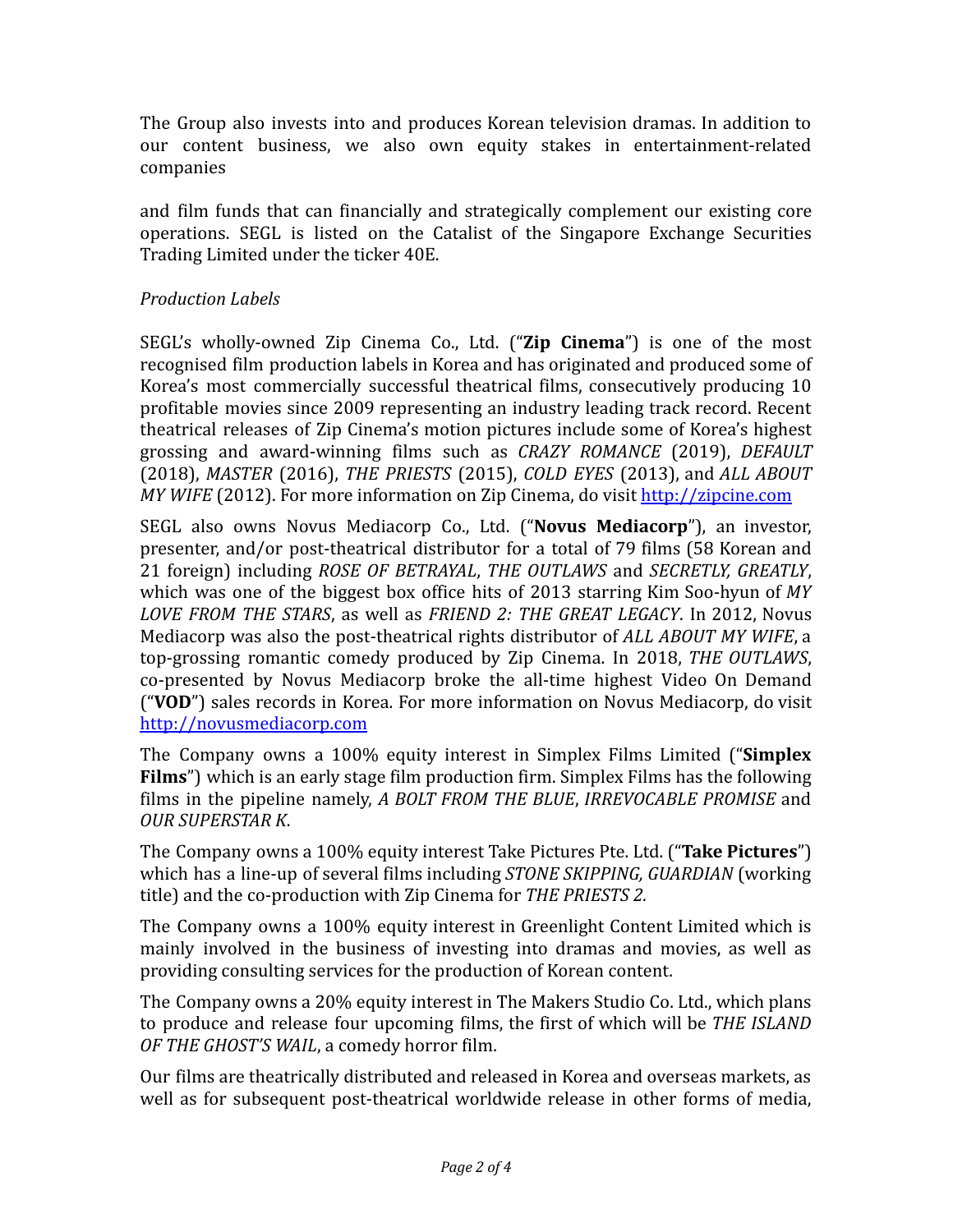including online streaming, cable TV, broadcast TV, IPTV, video-on-demand, and home video/DVD, etc. We release all of our motion pictures into wide-theatrical exhibition initially in Korea, and then in overseas and ancillary markets.

## *Talent Representation*

The Company holds an effective shareholding interest of 43.88% in Spackman Media Group Limited ("**SMGL**"). SMGL, a company incorporated in Hong Kong, together with its subsidiaries, is collectively one of the largest entertainment talent agencies in Korea in terms of the number of artists under management, including some of the top names in the Korean entertainment industry. SMGL operates its talent management business through renowned agencies such as MSteam Entertainment Co., Ltd. (Son Ye-jin, Lee Min-jung, Ko Sung-hee), UAA&CO Inc. (Song Hye-kyo, Yoo Ah-in, Park Hyung-sik), Fiftyone K Inc. (So Ji Sub, Ok Taec-yeon), SBD Entertainment Inc. (Son Suk-ku), and Kook Entertainment Co., Ltd. (Kim Sang-kyung, Kim Ji-young). Through these full-service talent agencies in Korea, SMGL represents and guides the professional careers of a leading roster of award-winning actors/actresses in the practice areas of motion pictures, television, commercial endorsements, and branded entertainment. SMGL leverages its unparalleled portfolio of artists as a platform to develop, produce, finance and own the highest quality of entertainment content projects, including theatrical motion pictures, variety shows and TV dramas. This platform also creates and derives opportunities for SMGL to make strategic investments in development stage businesses that can collaborate with SMGL artists. SMGL is an associated company of the Company.

The Company owns a 100% equity interest in Constellation Agency Pte. Ltd. ("**Constellation Agency**"). Constellation Agency, which owns The P Factory Co., Ltd. ("**The P Factory**") and Platform Media Group Co., Ltd. ("**PMG**"), is primarily involved in the business of overseas agency for Korean artists venturing into the overseas market. The P Factory is an innovative marketing solutions provider specializing in event and branded content production. PMG is a talent management agency which represents and manages the careers of major artists in film, television, commercial endorsements and branded entertainment.

## *Strategic Businesses*

The Company owns a 100% equity interest in Frame Pictures Co., Ltd. ("**Frame Pictures**"). Frame Pictures is a leader in the movie/drama equipment leasing business in Korea. Established in 2014, Frame Pictures has worked with over 25 top directors and provided the camera and lighting equipment for some of Korea's most notable drama and movie projects including *ITAEWON CLASS* (2020), *HOW TO BUY A FRIEND* (2020), *KIM JI-YOUNG, BORN 1982* (2019), *FOUR MEN* (2019) and *ASADAL CHRONICLES* (2019).

Previously, Frame Pictures was also involved *in GIRL COPS* (2018), *MALMOI* (2018), *SUITS* (2018), *MISTRES*S (2018), *LIFE* (2018), *LIVE* (2018), *MONEY FLOWER* (2017),